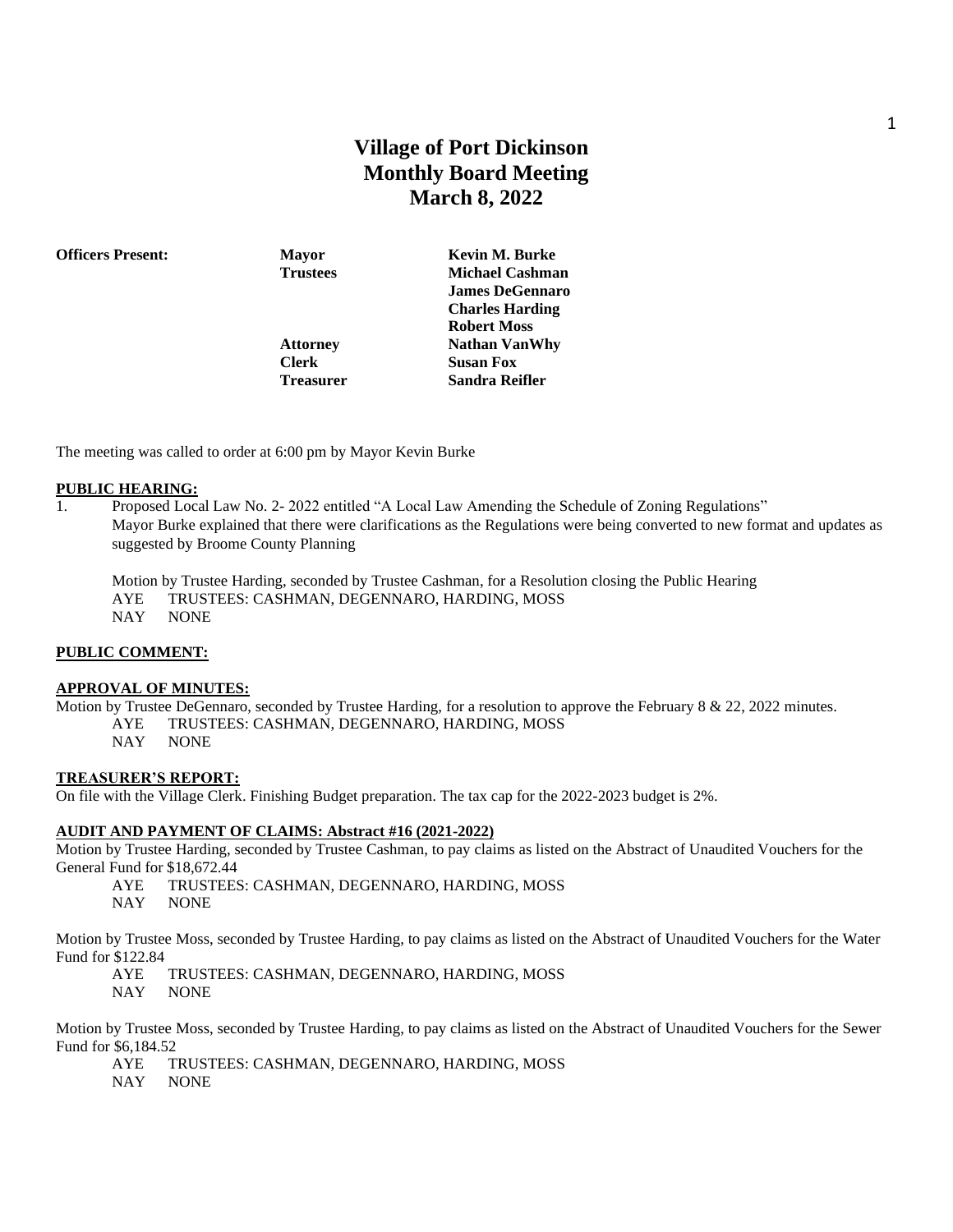### **TRUSTEE-COMMISSIONER REPORTS:**

### **Administration/Community Association** – Charles Harding, Trustee

*Trustee Harding requested the status of the donated generator for Village Hall. Mayor Burke responded that the contractor has the generator and is waiting for the Village to have a concrete pad poured for placement of the generator.*

### **Planning**

*Meeting 3/15/2022 at 5:30pm on Binghamton PreCast application*

- **Public Works** Michael Cashman, Trustee *Employees are doing a great job.*
- **Public Safety** James DeGennaro, Trustee *Reports attached*

**Parks, Water & Sewer** – Robert Moss, Trustee

*Water/Sewer:* 

• *\$30,286 in outstanding water bills*

### *Parks*

• *Information has been submitted for the 2022-2023 Budget*

### **Zoning Board of Appeals** – none

#### **RESOLUTIONS:**

1. At a meeting of the Village Board of the Village of Port Dickinson, held at Village Hall, 786 Chenango Street in said Village on the 8th day of March, 2022, the following resolution was offered by Trustee Harding and seconded by Trustee Moss:

**WHEREAS**, notice was given that the Village Board will hold a public hearing on March 8, 2022 at 6:00 p.m. for Local Law No. 2 of the year 2022 entitled "A Local Law Amending the Schedule of Zoning Regulations"; and

**WHEREAS**, notice of said public hearing was duly advertised in the official newspaper of the Village, and posted on the Village Clerk's signboard; and

**WHEREAS,** the Broome County Planning Department reviewed the Local Law pursuant to GML § 239-m, and found no significant county-wide impacts; and

**WHEREAS**, said public hearing was duly held on the 8th day of March, 2022 at 6:00 p.m. and all parties in attendance were permitted an opportunity to speak on behalf of or in opposition to said proposed Local Law, or any part thereof; and

**WHEREAS**, pursuant to Part 617 of the implementing regulations of the State Environmental Quality Review Act, it has been determined by the Village Board that this is an Unlisted Action as defined under said regulations. The Village Board has considered the possible environmental impacts of the action, concluded that it will not have a significant adverse impact on the environment, and adopts a negative declaration with respect to the same; and

**WHEREAS**, the Village Board, after due deliberation, finds it in the best interest of the Village to adopt said local law.

**NOW, THEREFORE, BE IT RESOLVED** that the Village Board of the Village of Port Dickinson hereby adopts said local law as Local Law No. 2 of 2022 entitled "A Local Law Amending the Schedule of Zoning Regulations," a copy of which is attached hereto and made a part hereof; and it is further

**RESOLVED** that the Village Clerk be and hereby is directed to enter said Local Law in the minutes of this meeting and to enter said Local Law in the Local Law Book of the Village of Port Dickinson, and to give due notice of the adoption of said Local Law to the Secretary of State; and it is further

**RESOLVED** that this resolution will take effect immediately upon filing with the Department of State.

- AYE TRUSTEES: CASHMAN, DEGENNARO, HARDING, MOSS
- NAY NONE
- 2. Motion by Trustee Harding, seconded by Trustee DeGennaro, for a resolution scheduling a Public Hearing on 3/22/22 at 5:00PM on Local Law 3-2022, Tax Cap Override
	- AYE TRUSTEES: CASHMAN, DEGENNARO, HARDING, MOSS
	- NAY NONE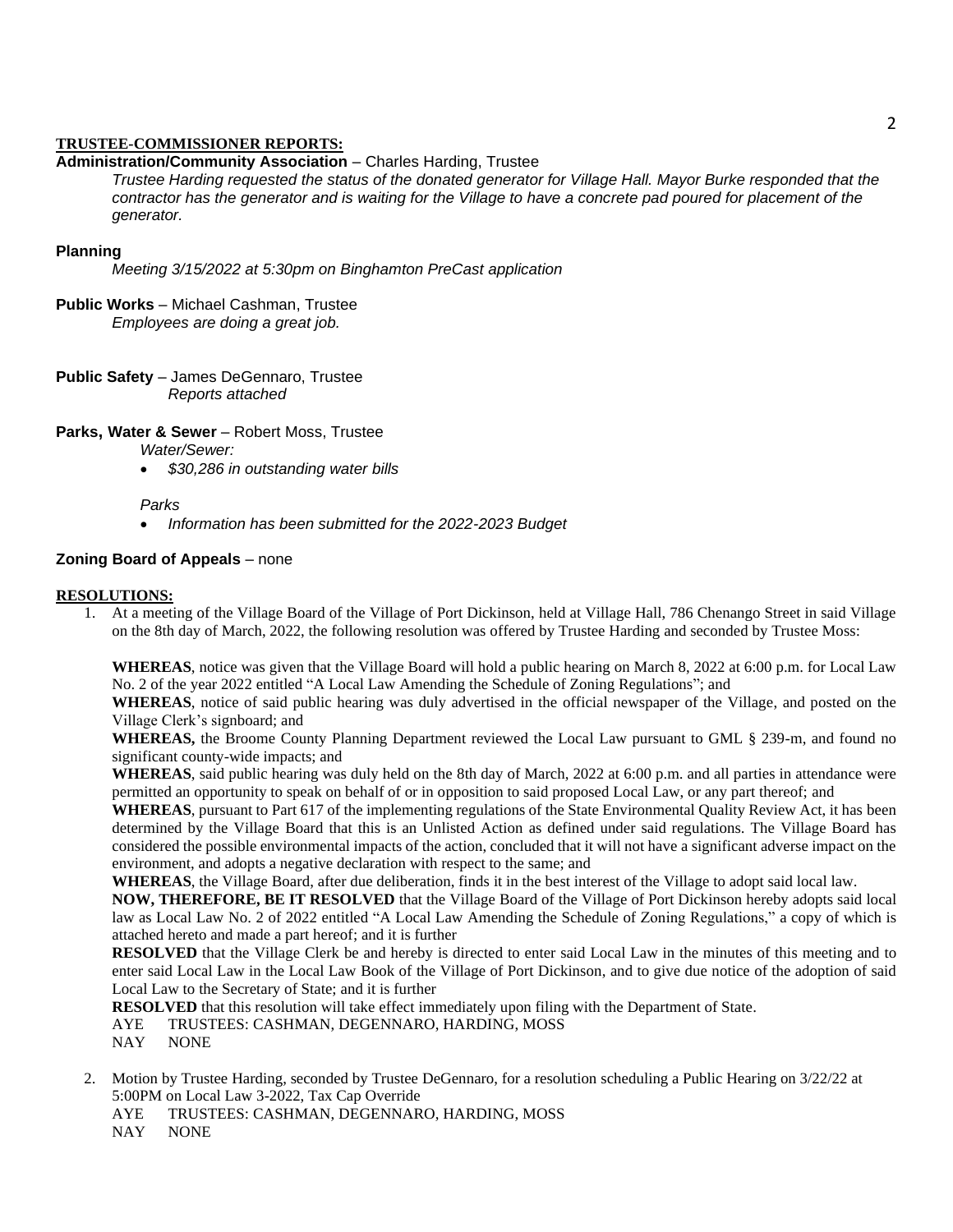- 3. Motion by Trustee Harding, seconded by Trustee DeGennaro, for a resolution scheduling a Public Hearing on 3/22/22 at 5:00PM on Proposed Local Law 4-2022, amending Chapter 30 of the Village Code entitled "Dumping" AYE TRUSTEES: CASHMAN, DEGENNARO, HARDING, MOSS<br>NAY NONE **NONE**
- 4. Motion by Trustee Harding, seconded by Trustee Cashman, authorizing the Village Attorney to send a letter of denial to William Knup regarding his request for reimbursement of his front door and other expenses. AYE TRUSTEES: CASHMAN, DEGENNARO, HARDING, MOSS NAY NONE
- 5. Motion by Trustee Harding, seconded by Trustee DeGennaro, to waive the fine for failure to comply with yard waste removal for Barbara Waters, 688 Chenango St. AYE TRUSTEES: CASHMAN, DEGENNARO, HARDING, MOSS NAY NONE

## **OLD BUSINESS:**

- 1. The Mayor has requested an update from the grant writer on the status of the Rochelle Rd and Watson Ave grant applications.
- 2. Newsletter items are due to the Mayor by 3/18/22.

#### **NEW BUSINESS:**

Motion by Trustee Harding, seconded by Trustee Cashman, to adjourn at 6:25PM.

AYE TRUSTEES: CASHMAN, DEGENNARO, HARDING, MOSS

NAY NONE

Respectfully submitted, Susan E. Fox, Village Clerk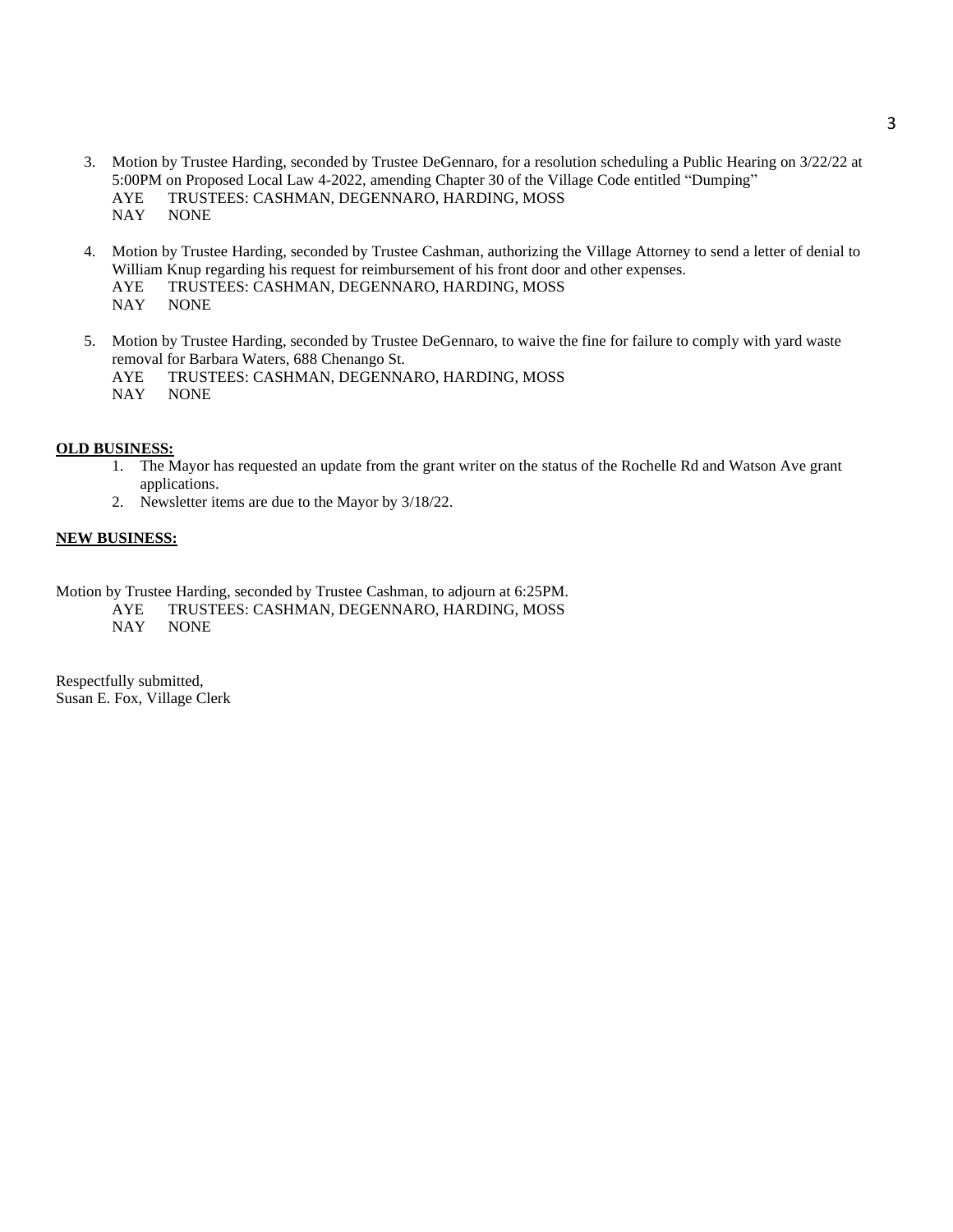# **VILLAGE OF PORT DICKINSON LOCAL LAW NO. 2 OF 2022 AMENDING THE SCHEDULE OF ZONING REGULATIONS**

Be it enacted by the Board of Trustees of the Village of Port Dickinson as follows:

Section 1. The Schedule of Zoning Regulations, Attachment I, R and RM, Residential Districts is hereby amended as set forth below.

Column 20: "Signs, R Residential Districts" subparagraph A(2) shall be deleted and replaced with:

2. One (1) sign, not to exceed six (6) square feet or, for multi-residential buildings with six or more units, one (1) sign not to exceed twenty-four (24) square feet, stating that the real property or a part thereof upon which said sign is located is for sale or rent.

Section 2. The Schedule of Zoning Regulations, Attachment II, C Commercial and I Industrial Districts is hereby amended as set forth below.

Column 2: "Permitted Uses, Principal, Industrial Districts," subparagraph 3 shall be deleted and replaced as set forth below:

3. Uses permitted by issuance of special permit: bottling works, monument works, ice manufacture, railroad yards, quarry, sand pit, gravel pit, top soil stripping (see Remark No. 8)

Column 20: "Signs, Commercial Districts" subparagraph 1 shall be deleted and replaced with:

1. Business sign: 100 square feet maximum on 85 feet lot frontage; area may be increased by 2 1/2 square feet for each linear foot of frontage over 85 feet.; maximum sign area, 300 square feet.

# Section 3. Separability

The provisions of this local law are separable and if any provision, clause, sentence, subsection, word or part thereof is held illegal, invalid, unconstitutional, or inapplicable to any person or circumstance, such illegality, invalidity or unconstitutionality, or inapplicability shall not affect or impair any of the remaining provisions, clauses, sentences, subsections, words, or parts of this local law or their application to other persons or circumstances. It is hereby declared to be the legislative intent that this local law would have been adopted if such illegal, invalid, or unconstitutional provision, clause, sentence, subsection, word or part had not been included therein, and as if such person or circumstance, to which the local law or part thereof is held inapplicable, had been specifically exempt therefrom.

Section 4. Repealer

All Ordinances, Local Laws and parts thereof inconsistent with the Local Law are hereby repealed.

Section 5. Effective Date

This local law shall take effect upon filing with the New York Secretary of State in accordance with Section 27 of the Municipal Home Rule Law.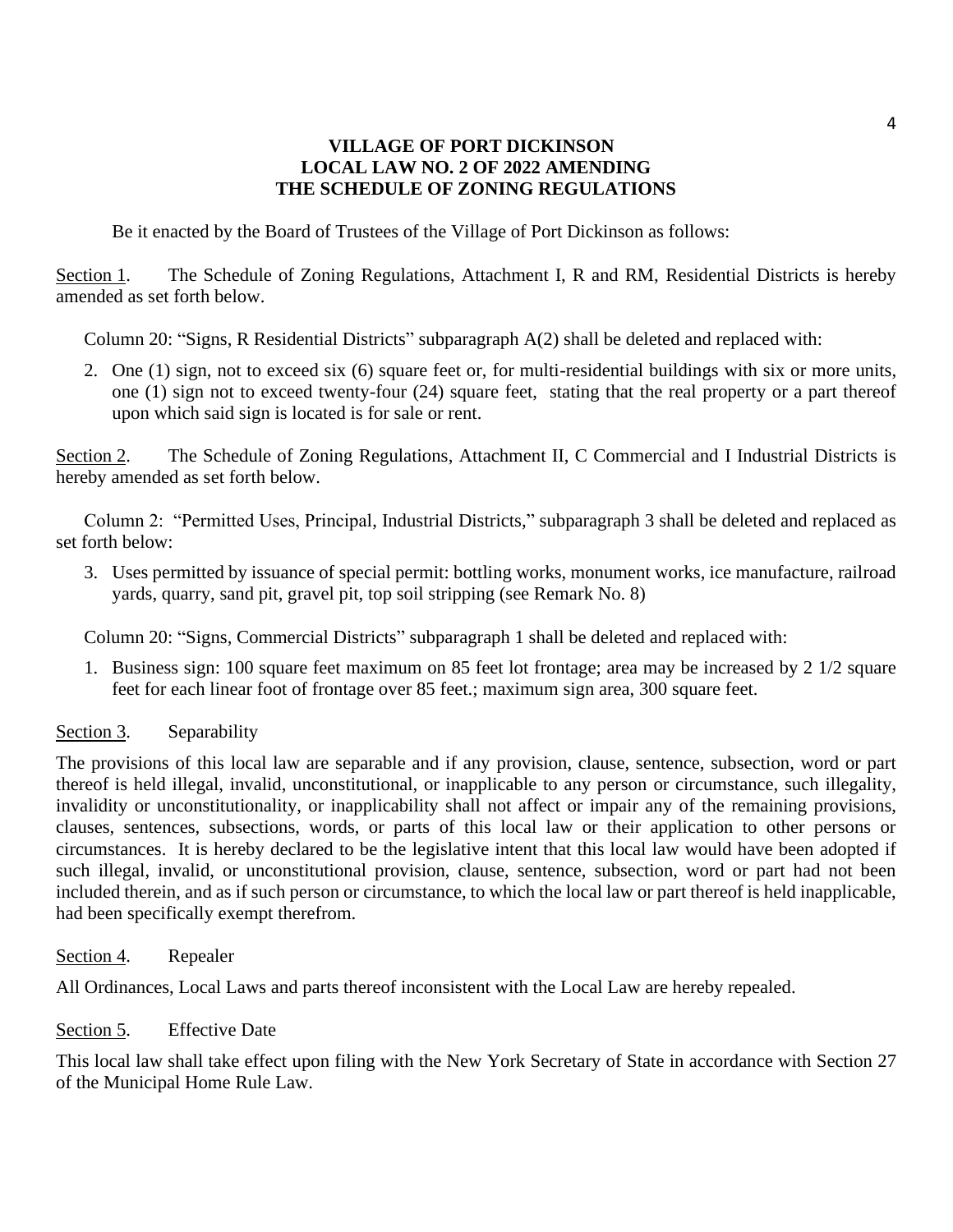# **VILLAGE OF PORT DICKINSON PROPOSED LOCAL LAW NO. 3 FOR THE YEAR 2022 LOCAL LAW TO OVERRIDE THE TAX LEVY LIMIT ESTABLISHED IN GENERAL MUNICIPAL LAW §3-C**

Be it enacted by the Village Board of the Village of Port Dickinson as follows:

## **Section 1. Legislative Intent.**

It is the intent of this local law to override the limit on the amount of real property taxes that may be levied by the Village of Port Dickinson pursuant to General Municipal Law §3-c, and to allow the Village of Port Dickinson to adopt a budget for the fiscal year beginning June 1, 2022 and ending May 31, 2023 that requires a real property tax levy in excess of the "tax levy limit" as defined by General Municipal Law §3-c.

## **Section 2. Authority.**

This local law is adopted pursuant to subdivision 5 of General Municipal Law §3-c, which expressly authorizes the Village Board to override the tax levy limit by the adoption of a local law approved by vote of at least sixty percent (60%) of the Village Board.

## **Section 3. Tax Levy Limit Override.**

The Village Board of the Village of Port Dickinson, County of Broome is hereby authorized to adopt a budget for the 2022/2023 fiscal year that requires a real property tax levy in excess of the amount otherwise prescribed in General Municipal Law §3-c.

### **Section 4. Remainder**

Except as hereinabove amended, the remainder of the Code of the Village of Port Dickinson shall remain in full force and effect.

# **Section 5. Separability**

The provisions of this Local Law are separable and if any provision, clause, sentence, subsection, word or part thereof is held illegal, invalid, unconstitutional, or inapplicable to any person or circumstance, such illegality, invalidity or unconstitutionality, or inapplicability shall not affect or impair any of the remaining provisions, clauses, sentences, subsections, words, or parts of this local law or their application to other persons or circumstances. It is hereby declared to be the legislative intent that this local law would have been adopted if such illegal, invalid, or unconstitutional provision, clause, sentence, subsection, word or part had not been included therein, and as if such person or circumstance, to which the local law or part thereof is held inapplicable, had been specifically exempt therefrom.

# **Section 6. Effective Date**

This Local Law shall take effect immediately upon filing with the New York State Secretary of State in accordance with Section 27 of the Municipal Home Rule Law.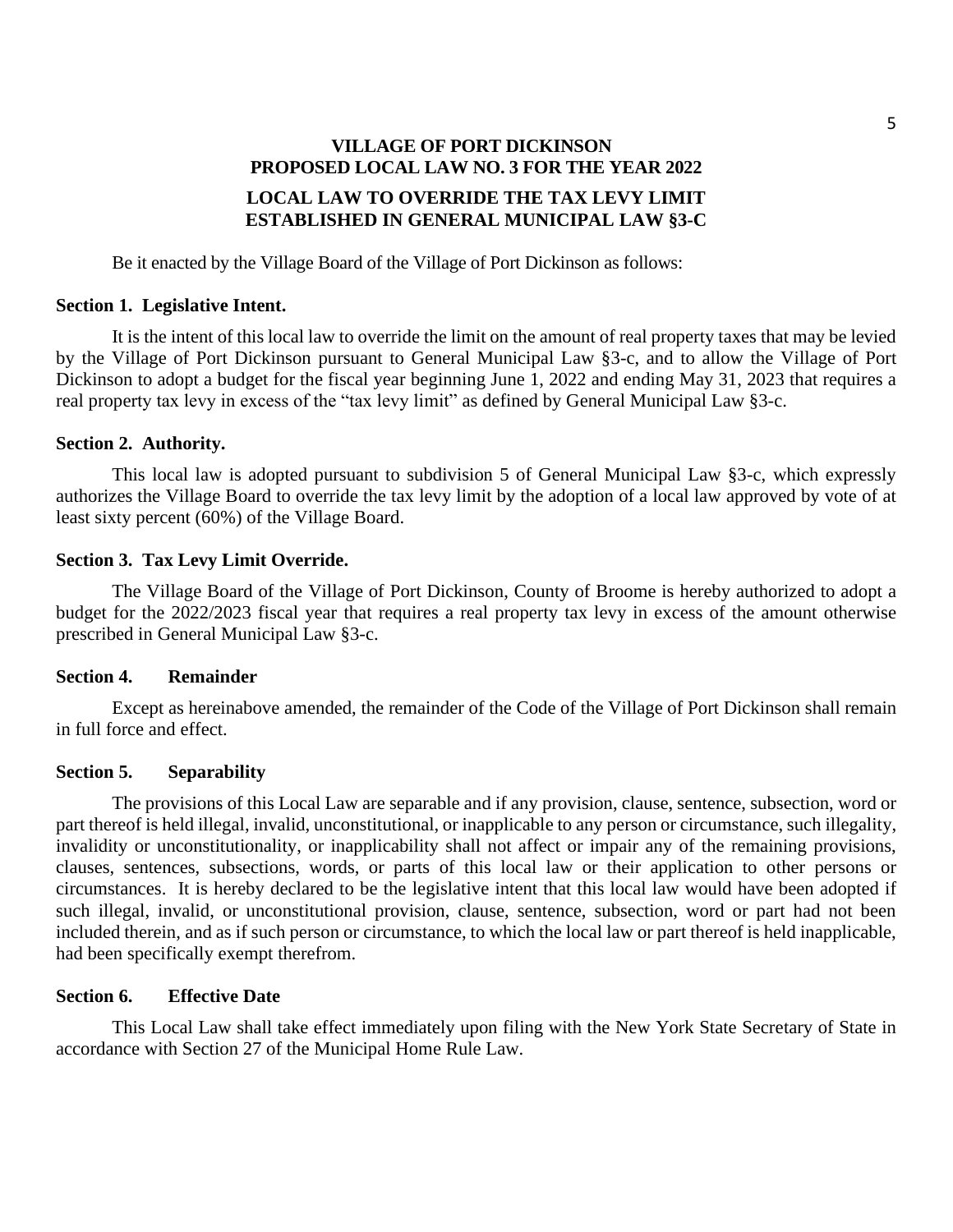|                       | Village Water Consumption for : | Feb<br>2022 |                                 |                     |            |  |
|-----------------------|---------------------------------|-------------|---------------------------------|---------------------|------------|--|
|                       |                                 |             |                                 |                     |            |  |
| Read dates:           | <b>Binghamton meter</b>         |             | Fenton Large                    | <b>Fenton Small</b> |            |  |
| 3/1/2022<br>36132700  |                                 |             | 2723505                         | 544294              |            |  |
| 1/28/2022<br>36132400 |                                 | 2652072     |                                 | 534164              |            |  |
| Usage                 | 300                             |             | 71433                           | 10130               |            |  |
| Total cubic ft:       | 81863                           |             |                                 |                     |            |  |
| Read dates:           | Town of Fenton Sewer Readings   |             |                                 |                     |            |  |
| 3/1/2022              | 52120500                        |             |                                 | Rate:               | 2.64x.01   |  |
| 1/28/2022             | 52017200                        |             |                                 |                     | cu. Ft/min |  |
|                       |                                 |             |                                 | Time:               | 8:00am     |  |
| Total                 | 103300                          | cu.ft.      |                                 |                     |            |  |
| Read dates:           | Wayne Ave.                      |             | sewer station readings (hours): |                     |            |  |
|                       | Pump1                           |             | Pump <sub>2</sub>               | Pump 3              |            |  |
| 3/1/2022              | 6396                            |             | 19151                           | 17593               |            |  |
| 1/28/2022             | 6360                            |             | 19116                           | 17560               |            |  |
| <b>Totals</b>         | 36                              |             | 35                              | 33                  |            |  |
| Total hrs.            | 104                             |             |                                 |                     |            |  |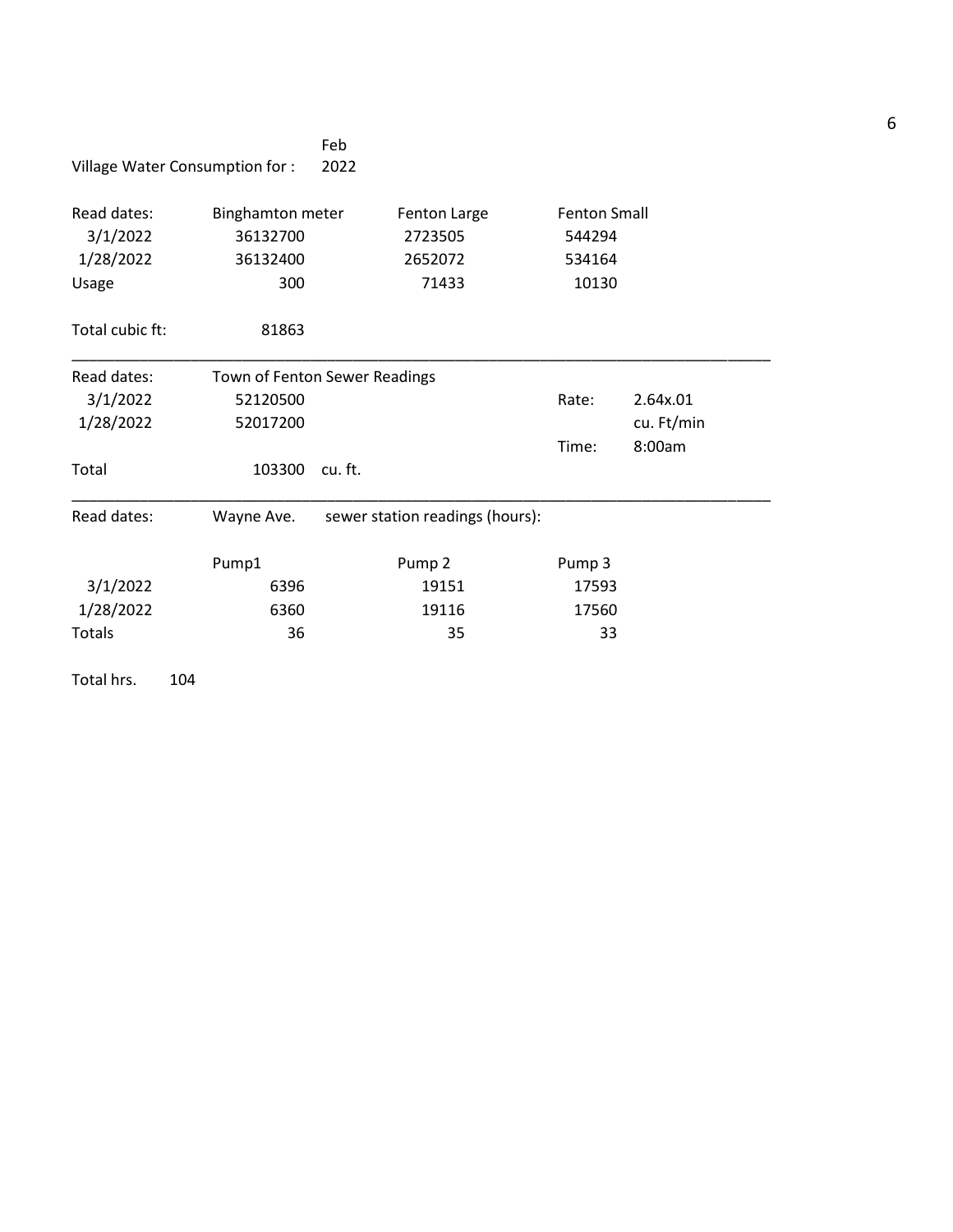Village Hall, 786 Chenango Street Port Dickinson, New York 13901 Telephone: (607) 771-8233 Fax: (607) 722-0072



**John M. Broughton, Code Enforcement Officer**

## **MONTHLY REPORT**

February 2022 Total Miles Driven :14 To: **Board of Trustees**

From: **John M. Broughton Code Enforcement Officer**

*Issued several garbage can/ removal warnings*

*Had DPW salt/shovel several sidewalks*

*662 Chenango St has been cleaned up and the final touch up of paint will be done in spring, all other violations have been complied with*

*Several correspondences about 17 Phelps St project, attended Planning Board meeting for site plan review*

*Received on building permit application for a residence on Gregory Ave who wishes to install solar panels on the roof od the residence. Following up up with Village code and the Building Code and Village Atty. for compliance*

*Several attempts to make contact on site with 758 Chenango St with negative results, demolition of the structure appears to have ceased, recommend we obtain a court date to gain compliance. Conference with Village Atty and we are scheduled for a trial on 3/24/2022 in Town of Dickinson Court*

*Received a complaint from owner of 17 Bromley Ave about 19 Bromley Ave property maintenance issues. I have had conversations with the owner of 19 Bromley Ave who advised he is continuing to work on the property and has new garage doors ordered for delivery in May 0f 2022. Most of the other property maintenance violations still need to be addressed. Will be meeting with the owner in late March for an update and will advise him if work has not started soon then an appearance ticket will be issued.*

*Issued 3 zoning/code compliance letters for real estate transactions*

*Attended code enforcement training session in Sidney* 

7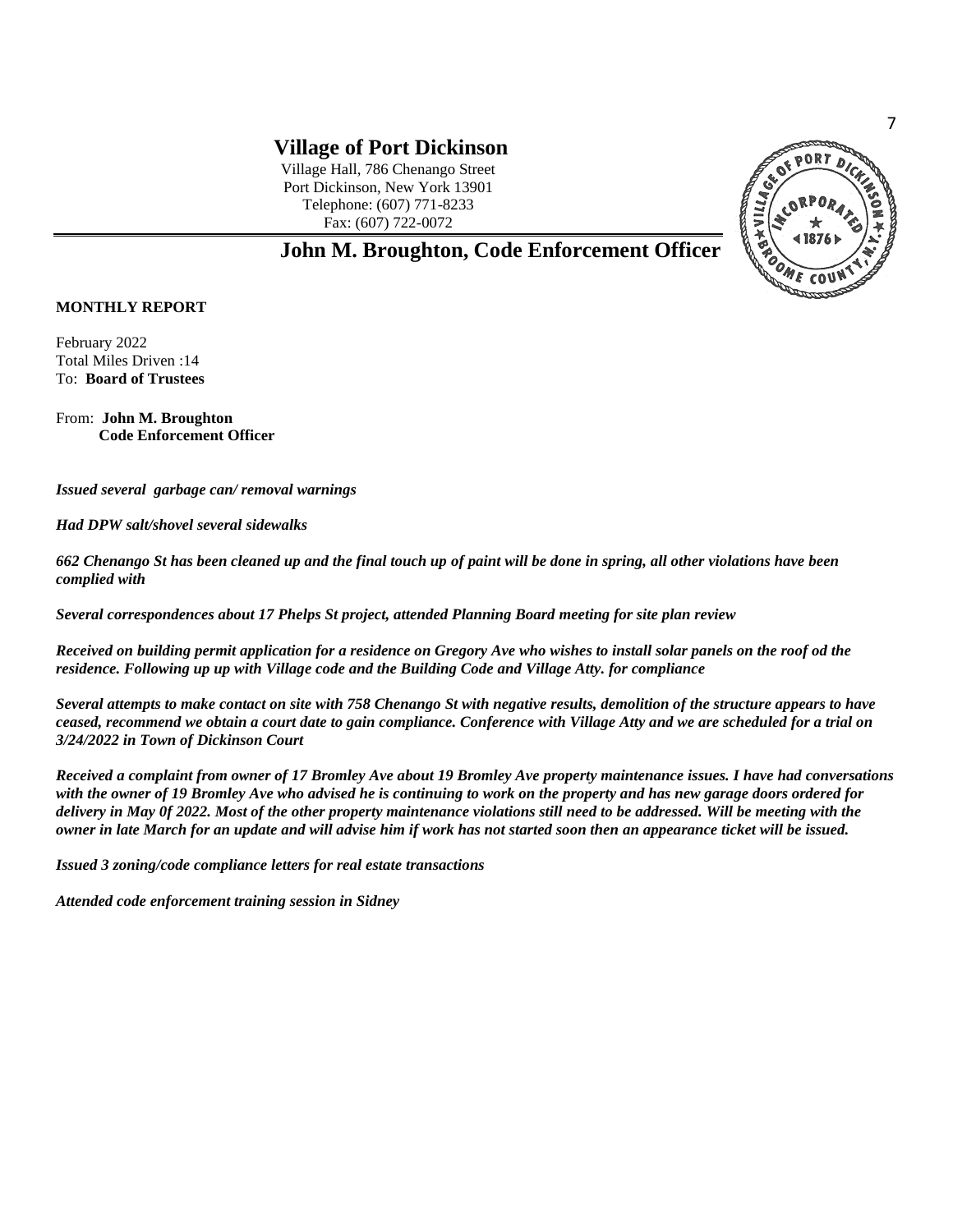

## **The Village of Port Dickinson Department of Police Scot McDonald, Chief of Police**

# **Police Department Monthly Report**

| Report Month:   February |                                          | Police Commissioner:   Trustee J. DeGennaro |
|--------------------------|------------------------------------------|---------------------------------------------|
| Report Year:   2022      |                                          | Chief: Scot McDonald                        |
| Report Date: 03/07/2022  | Deputy Village Clerk:   Corina M. Beames |                                             |

# **Total Complaints Received:75(69)**

Med calls-9 Assistance complaints-8 Check welfare-5 911 hang ups-3 Domestic-2 MVA-PD-1 MVA-injury-1 Mental health-1 Burglary-1 PDFD—3 Suspicous-6 Forgery/fraud-1 **Miscellaneous-6**\*Includes Assist other agencies, Lockouts, Alarms, Parking Comp., Animals, Traffic lights, Information, code enforcement, special details, vacant properties , assist public and Etc.

# **Penal law charges-0(0)**

**Parking tickets issued-25**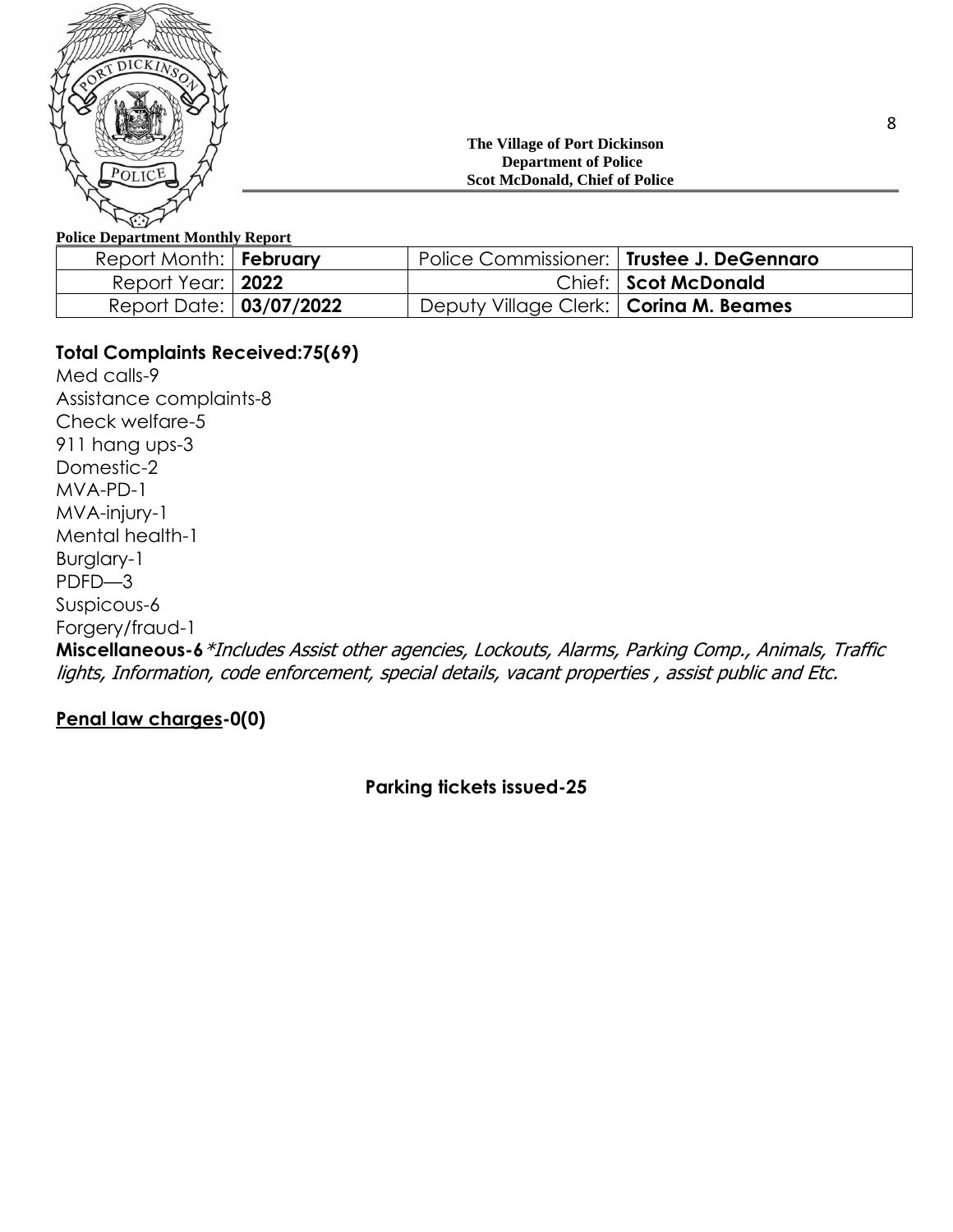# **Report of the Chief February 2022**



**TRAINING**

|                            | <b>Training</b> | <b>Average</b> | <b>Total</b><br>Man |  |
|----------------------------|-----------------|----------------|---------------------|--|
| <b>SUMMARY</b>             | <b>Hours</b>    | <b>Members</b> |                     |  |
|                            | <b>Offered</b>  | <b>Present</b> | <b>Hours</b>        |  |
|                            |                 |                |                     |  |
| February                   | 12              | 8.16           | 94                  |  |
|                            |                 |                |                     |  |
| <b>YTD Totals</b>          | 18              | 8.08           | 178                 |  |
|                            |                 |                |                     |  |
| Non Department 35 Training |                 |                |                     |  |
|                            |                 |                |                     |  |
|                            |                 |                |                     |  |

|    |             |                                           | <b>Training</b> |                | <b>Total</b> |
|----|-------------|-------------------------------------------|-----------------|----------------|--------------|
|    |             |                                           | <b>Hours</b>    | <b>Members</b> | <b>Man</b>   |
| Wk | <b>Date</b> | Lesson                                    | <b>Offered</b>  | <b>Present</b> | <b>Hours</b> |
|    |             |                                           |                 |                |              |
|    | 2/7/2022    | Department Run Card/Preplan Review        | $\overline{2}$  | 11             | 22           |
|    |             |                                           |                 |                |              |
|    | 2/14/2022   | <b>Monthly Meeting</b>                    |                 | 8              |              |
|    |             |                                           |                 |                |              |
|    | 2/20/2022   | Overhaul/Extinguishment Training          | $\overline{2}$  | $\overline{7}$ | 14           |
|    |             |                                           |                 |                |              |
|    | 2/21/2022   | <b>Equipment Cleaning/Fire Debriefing</b> | $\overline{2}$  | 10             | 20           |
|    |             |                                           |                 |                |              |
|    | 2/26/2021   | <b>EMS - EMR Training</b>                 | 4               | 6              | 24           |
|    |             |                                           |                 |                |              |
|    | 2/28/2022   | <b>Equipment Cleaning/BOD Meeting</b>     | $\overline{2}$  | $\overline{7}$ | 14           |
|    |             |                                           |                 |                |              |
|    |             |                                           |                 |                |              |
|    |             |                                           |                 |                |              |
|    |             |                                           |                 |                |              |
|    |             |                                           |                 |                |              |
|    |             |                                           |                 |                |              |
|    |             |                                           |                 |                |              |
|    |             |                                           |                 |                |              |
|    |             |                                           |                 |                |              |